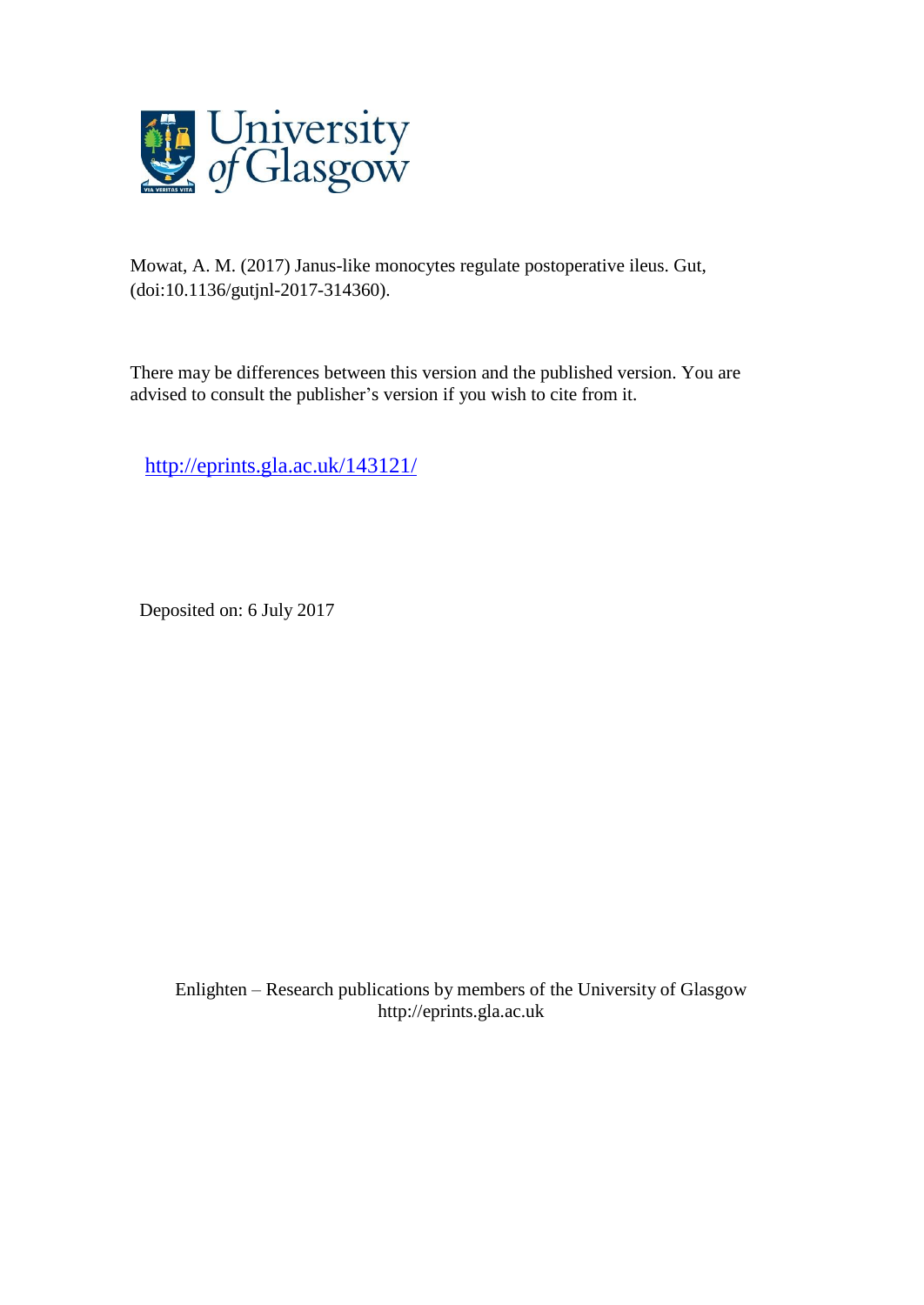## Janus-like monocytes regulate postoperative ileus

## Allan McI Mowat

Centre for Immunobiology, Institute of Infection, Immunity and Inflammation, University of Glasgow, Glasgow, UK.

In this issue of *Gut*, Farro *et al* and Pohl *et al* present new findings on the role of myeloid cells in postoperative ileus (POI).<sup>12</sup>

POI is a frequent consequence of abdominal surgery that can lead to costly delays in patient recovery. <sup>3</sup> The failure of peristalsis reflects paralysis of the smooth muscles of the intestine and several studies have suggested that this is dependent on macrophages in the muscularis externa (ME) layer of the gut wall that produce nitric oxide (NO). 4

The intestine contains one of the largest pools of macrophages in the body, the majority of which is located in the lamina propria (LP) of the mucosa, near the epithelium. However macrophages are also present between the longitudinal and circular muscle layers of the ME, where they are in close proximity to the myenteric plexus. 5 6 Recent studies indicate that LP and ME macrophages are phenotypically and functionally distinct under steady-state conditions. 6 In particular, ME macrophages appear to have specialised tissue protection functions, including the production of factors such as bone morphogenic protein-2 (BMP2) that promote neuronal growth. In return,  $β<sub>2</sub>$ -adrenergic receptors on ME macrophages allow them to be sustained by sympathetic neurons and these two-way interactions are at least partly dependent on the local microbiota.<sup>6</sup>

Mechanical insults such as abdominal surgery disrupt this steady-state balance, causing smooth muscle paralysis and infiltration of the small intestinal ME with blood-derived monocytes, mast cells and neutrophils. Studies in experimental animals have shown that POI is dependent on production of NO and other mediators by these myeloid cells and can be prevented by depleting cells of the monocytemacrophage lineage in vivo.<sup>478</sup> Using mice with a selective defect in blood monocytes caused by deletion of the CCR2 chemokine receptor, Pohl *et al* and Farro *et al* now examine whether these effects are due to changes in the existing population of resident ME macrophages, or to the monocytes that have been recruited from the bloodstream.<sup>12</sup> These studies show that elicited monocytes are critical for producing NO and initiating POI in both the small intestine and colon, but there are important differences between these tissues in the mechanisms involved. First, resident ME macrophages can also contribute to POI in the small intestine, perhaps being activated directly by products of the local microbiota that have leaked through the mechanically damaged intestinal barrier. <sup>1</sup> This does not occur in the colon, where the authors suggest that resident macrophages have been rendered unresponsive by the larger load of microbiota in this site. The second difference is that POI in the small intestine is dependent on dendritic cells (DCs) that express both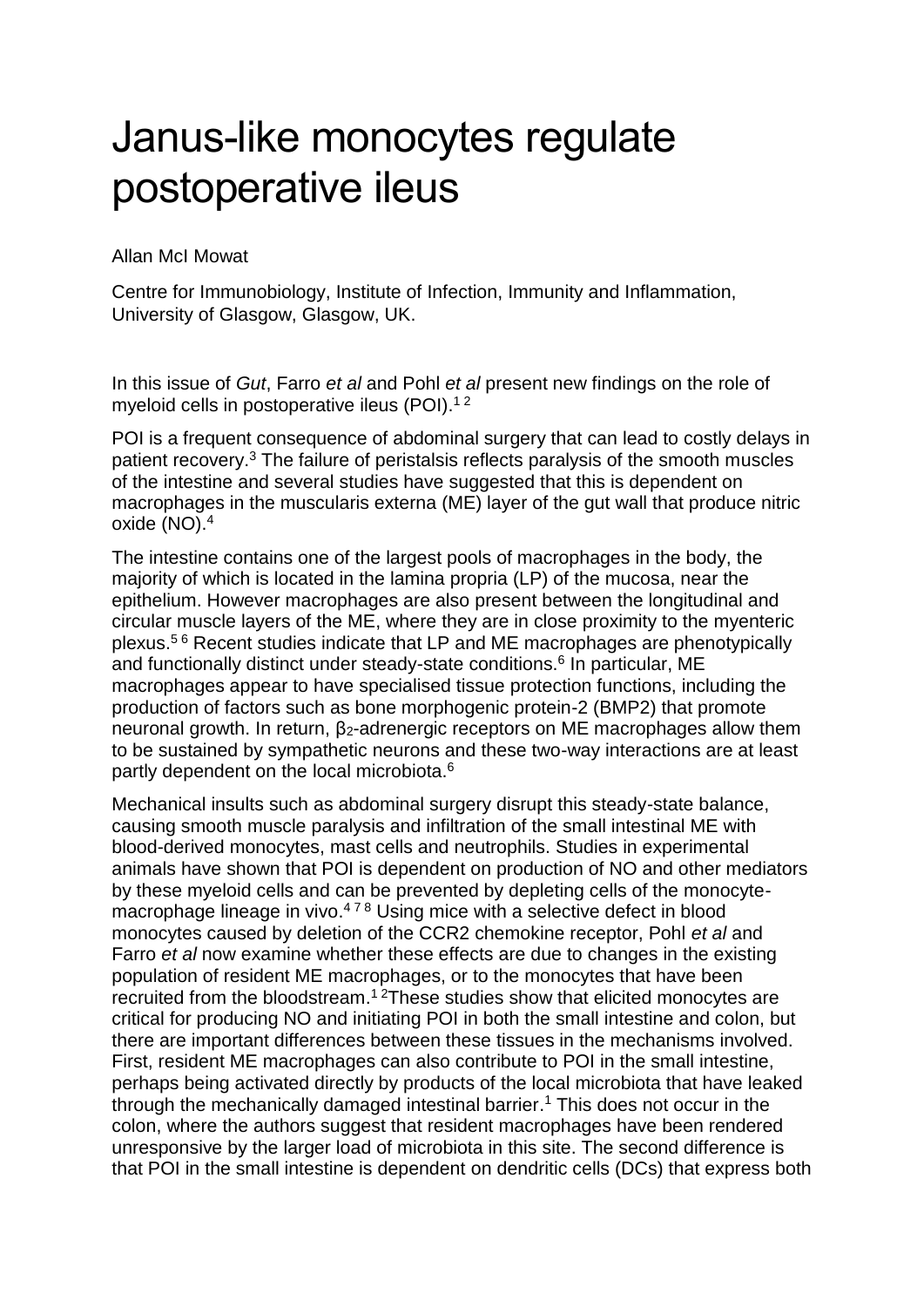CD103 and CD11b, a population that is unique to the intestine. These DCs produce interleukin 12 which stimulates T cells to make γ-interferon that then drives NO production by monocytes. Although monocytes in the colon also produce NO, CD103 <sup>+</sup>CD11b <sup>+</sup>DCs are much less numerous here and it appears that the colonic monocytes may be stimulated directly by the local microbiota. <sup>2</sup>Understanding these anatomical differences has therapeutic implications, as the small intestine is the main target of POI and as the current papers show, interfering with elicited monocytes and resident macrophages requires different approaches.

Although both studies conclude that elicited monocytes are critical for the initiation of POI, Farro *et al* show that these cells have opposite effects during the resolution of POI, when they gradually acquire the features of tissue-protective macrophages. 1 Indeed this protective function may be the principal role of elicited monocytes in POI, as monocyte/macrophage depletion leads to enhanced pathology, increased neuronal damage and a delay in recovery. Although the authors suggest that some of the protective effects may be due to pre-existing resident macrophages, Janus-like behaviour of elicited monocytes of this kind has been shown recently in other models of inflammation, where they can give rise to mature, protective macrophages, or can themselves have anti-inflammatory roles. <sup>9</sup> For instance, production of prostaglandin E2 (PGE2) by monocytes prevents immunopathology in experimental intestinal toxoplasmosis by inhibiting the recruitment and activation of pathogenic neutrophils. <sup>10</sup> Neutrophils are a major component of the inflammatory infiltrate of POI and their numbers are sustained after depletion of monocytes. As they produce NO, reactive oxygen species and other potentially neurotoxic mediators, it seems quite possible that neutrophils may be the major player in the pathological features of POI. It would be interesting to explore the role of monocyte-derived PGE2 in recovery from POI.

Taken together, these studies suggest that targeting elicited monocytes could have therapeutic potential in modulating POI. Indeed, Farro *et al* show that administration of the monocyte-macrophage specific growth factor colony stimulating factor-1 (can promote resolution of experimental POI, <sup>1</sup> an approach that has also proved successful in preclinical studies of liver injury.<sup>11</sup> For this idea to be realised, it would clearly be important to confirm that the pathogenetic processes outlined in mice extend to humans, something that will require the development of suitable biomarkers that allow POI and monocyte recruitment to be monitored. At a more fundamental level, the reasons underlying the opposing effects of monocytes at different stages of POI need to be explored. For instance, do the reparative properties reflect the arrival of a new wave of monocytes that differ from those that are proinflammatory in the initiation phase and if so, do the different populations of monocytes show distinct phenotypical features or chemokine receptor requirements that might be exploitable for intervention? On the other hand, if the monocytes that arrive early in POI truly differentiate in situ and normally become protective, what drives this transition, is it defective in patients who suffer prolonged symptoms and can it be accelerated therapeutically? Although it is generally believed that elicited monocytes cannot give rise to long-lived resident macrophages in an inflammatory environment, this idea has recently been challenged<sup>12</sup> and in the case of a normally transient condition such as POI, permanent engraftment of reprogrammed monocytes may not be necessary. Finally, the mechanisms responsible for activating the DCs, monocytes and macrophages in POI remain to be determined. If a role for the microbiota and/or individual bacterial species can be identified, the prospect of